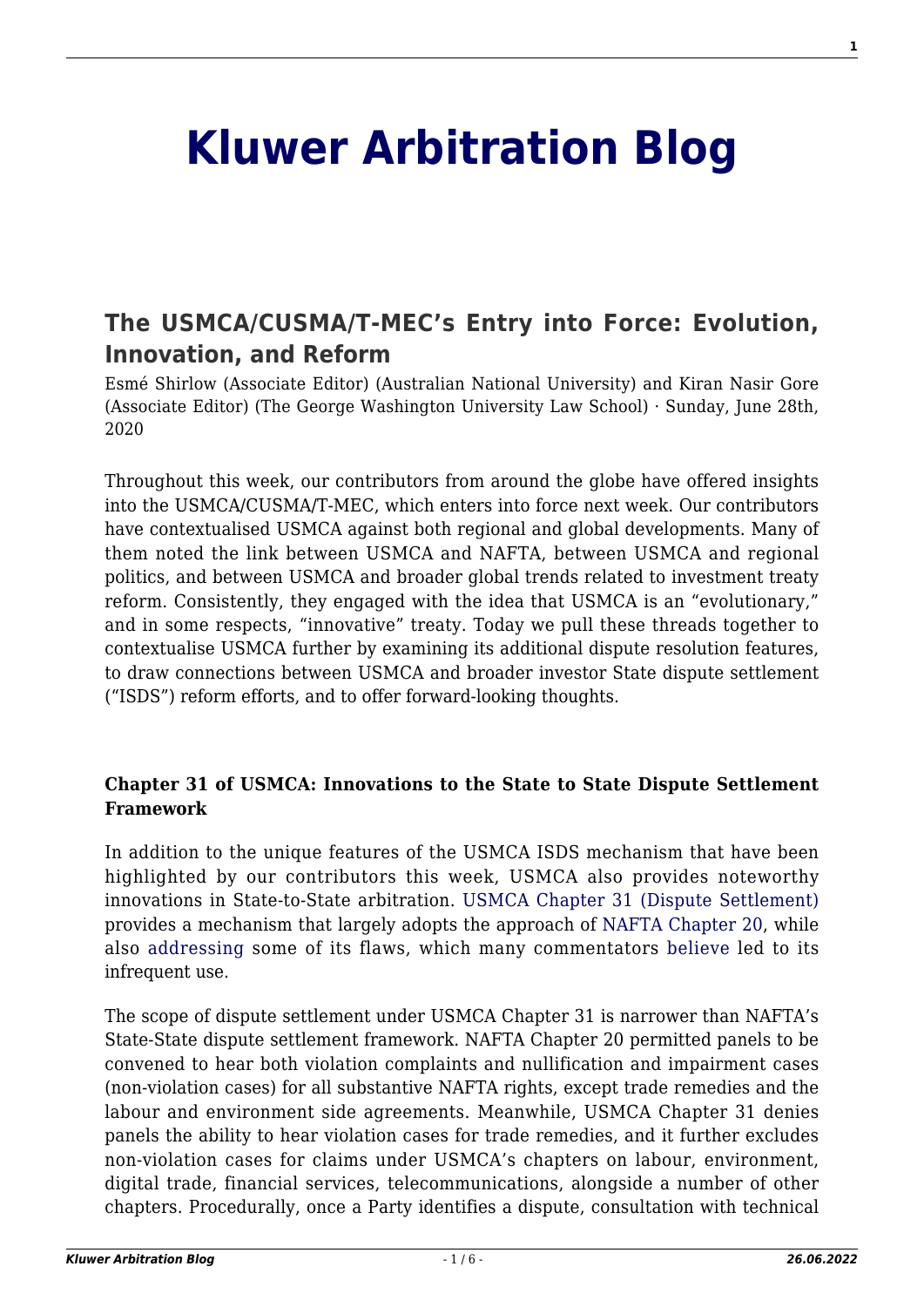experts and the Free Trade Commission is required. Upon failure of such consultations, a binational panel may be convened to assist the Parties to resolve their dispute.

Chapter 31 further offers detailed rules and procedures to govern the establishment of a roster of panellists, their necessary qualifications, and how panellists are then selected from the roster to hear disputes. A key critique of NAFTA was the ability of a State to engage in ["panel blocking](https://fas.org/sgp/crs/row/IF11418.pdf)", employing its own failure to maintain an active and complete roster of candidates to prevent panel formation. This issue is resolved in USMCA through a commitment among the States to establish their rosters by the date USMCA enters into force (July 1, 2020). To protect from any future lapse in appointments, roster members maintain their position for a minimum of three years or until the Parties constitute a new roster. To this end, for example, in March this year the U.S. concluded its [open call](https://www.federalregister.gov/documents/2020/03/19/2020-05726/invitation-for-applications-for-inclusion-on-the-dispute-settlement-rosters-for-the-united) for applicants to the roster.

Once a panel is appointed, Chapter 31 provides detailed guidance on the conduct of proceedings, including requirements for evidentiary submissions, hearing format, efiling, third-party participation, and the use of experts. This detailed guidance is unique to Chapter 31 and is not mirrored in Chapter 14's ISDS mechanism. In large part, this detail was added to USMCA through the [December 2019 Amendment](https://ustr.gov/sites/default/files/files/agreements/FTA/USMCA/Protocol-of-Amendments-to-the-United-States-Mexico-Canada-Agreement.pdf), which immediately preceded the Parties' rapid and successive domestic ratification processes. Finally, Chapter 31 indicates processes for release and implementation of panel decisions, as well as the consequences of non-implementation of such decisions.

The nuances and details of Chapter 31 are welcome additions to USMCA and reflect a thoughtful evolution of NAFTA's Chapter 20. However, many commentators question the efficiency of both the negotiating process and even of the dispute settlement mechanism itself. An obvious alternative path would have been to draw upon the dispute settlement provisions of the [Comprehensive and Progressive Agreement for](https://www.international.gc.ca/trade-commerce/trade-agreements-accords-commerciaux/agr-acc/tpp-ptp/text-texte/toc-tdm.aspx?lang=eng) [Trans-Pacific Partnership](https://www.international.gc.ca/trade-commerce/trade-agreements-accords-commerciaux/agr-acc/tpp-ptp/text-texte/toc-tdm.aspx?lang=eng) (CPTPP). Both Canada and Mexico are already parties to the CPTPP. CPTPP negotiations also took into account American input, as the U.S. was involved with Trans-Pacific Partnership (TPP) negotiations until President Donald Trump signed an executive order to [withdraw](https://www.huntonak.com/images/content/2/7/v3/27675/us-withdraws-from-tpp.pdf) prior to domestic ratification. The TPP provisions were negotiated to account for flaws in NAFTA Chapter 20 that were wellknown to American, Mexican, and Canadian TPP negotiators. As explained by Jennifer Hillman the approach of the TPP dispute settlement system was "designed to be broader, deeper, faster, and more transparent than either the WTO's Dispute Settlement Understanding or [NAFTA Chapter 20.1"<sup>1)</sup>

#### **Where Does USMCA Fall in the Spectrum of Broader Global ISDS Reform?**

TPP is also relevant to USMCA's position with respect to global ISDS reform discussions. Many will recall that the TPP's [ISDS mechanism](http://americastradepolicy.com/isds-a-sticky-issue-in-both-the-tpp-and-ttip/#.XumfWEVKg2x) and the "risks" it posed to State sovereignty were among the U.S.' [reasons](https://foreignpolicy.com/2017/06/22/trumps-five-mistaken-reasons-for-withdrawing-from-the-trans-pacific-partnership-china-trade-economics/) for withdrawing from the TPP. This position aligned with the ["America First" rhetoric,](https://theconversation.com/make-no-mistake-the-usmca-is-an-america-first-trade-deal-104818) which inspired the American negotiating position in USMCA. Yet, USMCA remains evolutionary in that it does not dispense with ISDS altogether. As Dr. Sheargold explained in yesterday's post, the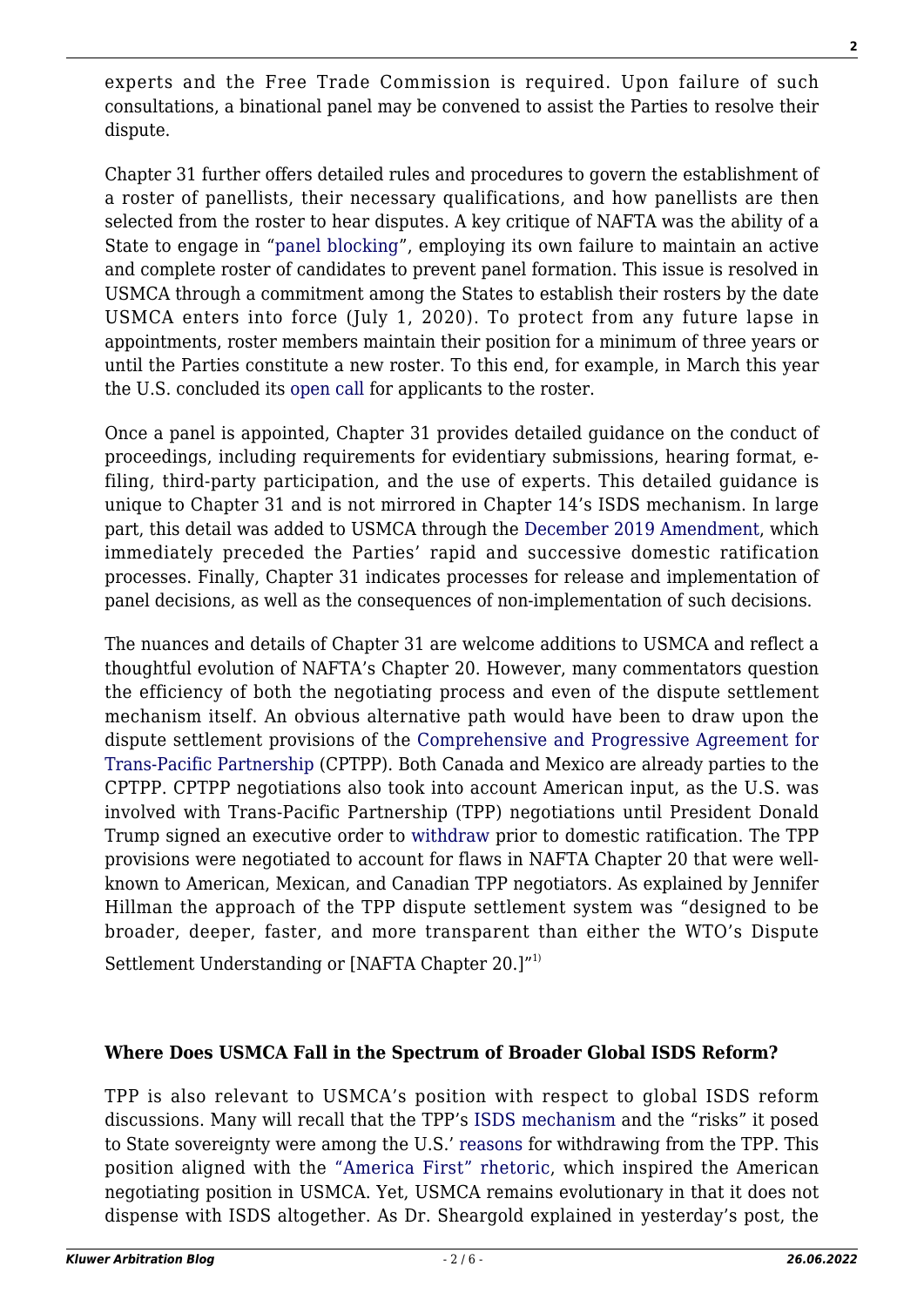approach adopted in USMCA as between the U.S. and Canada is comparable to that adopted by Australia and the U.S. in their free trade agreement, where the exclusion of ISDS was justified – at least in part – by reference to the developed domestic legal systems of both States.

Compared to other more radical reform efforts, such as the European Commission's [proposal](http://trade.ec.europa.eu/doclib/press/index.cfm?id=1608) to implement a multilateral investment court, USMCA is not particularly [revolutionary](https://www.ejiltalk.org/the-shifting-landscape-of-investor-state-arbitration-loyalists-reformists-revolutionaries-and-undecideds/) in its approach to *structuring* ISDS. It nonetheless incorporates [many of](https://papers.ssrn.com/sol3/papers.cfm?abstract_id=2834000) [the substantive and procedural reforms](https://papers.ssrn.com/sol3/papers.cfm?abstract_id=2834000) that differentiate new generation investment treaties from earlier models. As our contributors this week have noted, this includes various innovations concerning the scope and availability of ISDS itself. The treaty also imposes certain procedural safeguards for USMCA host States, including a requirement for would-be ISDS claimants to pursue local remedies for 30 months prior to filing their USMCA claim. Such innovations are reminiscent of reforms adopted in other contexts, including for example the inclusion in the 2015 Indian Model investment treaty of a [five-year recourse to domestic remedies requirement.](http://arbitrationblog.kluwerarbitration.com/2016/03/20/indias-revised-model-bit-every-bit-worth-it/?doing_wp_cron=1592522060.5515570640563964843750)

Where ISDS is provided, USMCA builds on the legacy of NAFTA and the broader context of modern ISDS reform efforts to endorse a number of procedural safeguards and innovations. USMCA contains, for instance, detailed guidance as to the transparency frameworks applicable to ISDS proceedings. USMCA does not adopt the [UNCITRAL Transparency Rules](https://www.uncitral.org/pdf/english/texts/arbitration/rules-on-transparency/Rules-on-Transparency-E.pdf) by reference, but nonetheless contains many of the same disclosure requirements set out in those Rules and in some cases, [like other](https://papers.ssrn.com/sol3/papers.cfm?abstract_id=3518923) [modern treaties](https://papers.ssrn.com/sol3/papers.cfm?abstract_id=3518923), USMCA signals a willingness to go beyond the provisions on transparency contained in the UNCITRAL Rules. It imposes, for instance, obligations upon respondent States to make available to the public and the non-disputing USMCA State various documents associated with the proceeding (subject to certain safeguards). This includes the notice of intent, notice of arbitration, pleadings, memorials and briefs, minutes and transcripts of tribunal hearings and orders, awards, and decisions of the tribunal (Article 14.D.8). The USMCA further provides for the holding of open hearings and filing of *amicus curiae* submissions.

While USMCA provides for significant elements of procedural transparency for ISDS, it misses others. This includes certain [more specific elements of transparency](https://papers.ssrn.com/sol3/Papers.cfm?abstract_id=3470946), including for example transparency associated with third party funding arrangements (a topic currently under discussion in [UNCITRAL's Working Group III](http://arbitrationblog.kluwerarbitration.com/2020/03/23/uncitral-working-group-iii-an-introduction-and-update/?doing_wp_cron=1592522602.2882509231567382812500)). USMCA nevertheless addresses other aspects of transparency even if indirectly. Article 14.D.6, for instance, governs the selection of arbitrators, including to stipulate that arbitrators shall comply with the [IBA Guidelines on Conflicts of Interest in International](https://www.ibanet.org/ENews_Archive/IBA_July_2008_ENews_ArbitrationMultipleLang.aspx) [Arbitration](https://www.ibanet.org/ENews_Archive/IBA_July_2008_ENews_ArbitrationMultipleLang.aspx) "or any supplemental guidelines or rules adopted by the Annex Parties". It is therefore possible that additional guidance could be provided by the USMCA Parties for assessment of arbitrator conflicts, including in the event Mexico and the U.S. endorse the [recently-published](http://arbitrationblog.kluwerarbitration.com/2020/05/02/icsid-and-uncitral-publish-the-anticipated-draft-of-the-code-of-conduct-for-adjudicators-in-investor-state-dispute-settlement/?doing_wp_cron=1592469310.6071689128875732421875) [Draft Code of Conduct for Adjudicators in ISDS](https://icsid.worldbank.org/en/Documents/Draft_Code_Conduct_Adjudicators_ISDS.pdf).

USMCA also confronts the increasingly divisive issue of "[double hatting"](http://arbitrationblog.kluwerarbitration.com/2018/03/16/the-death-of-isds/?doing_wp_cron=1592469634.5349950790405273437500), where arbitrators also serve in other roles linked to ISDS proceedings (most commonly, as counsel). Would-be Chapter 14 arbitrators, once appointed, are prohibited from acting as counsel or in any other capacity in another pending USMCA Chapter 14 arbitration while the arbitrations in which they sit as arbitrators remain pending. Some critics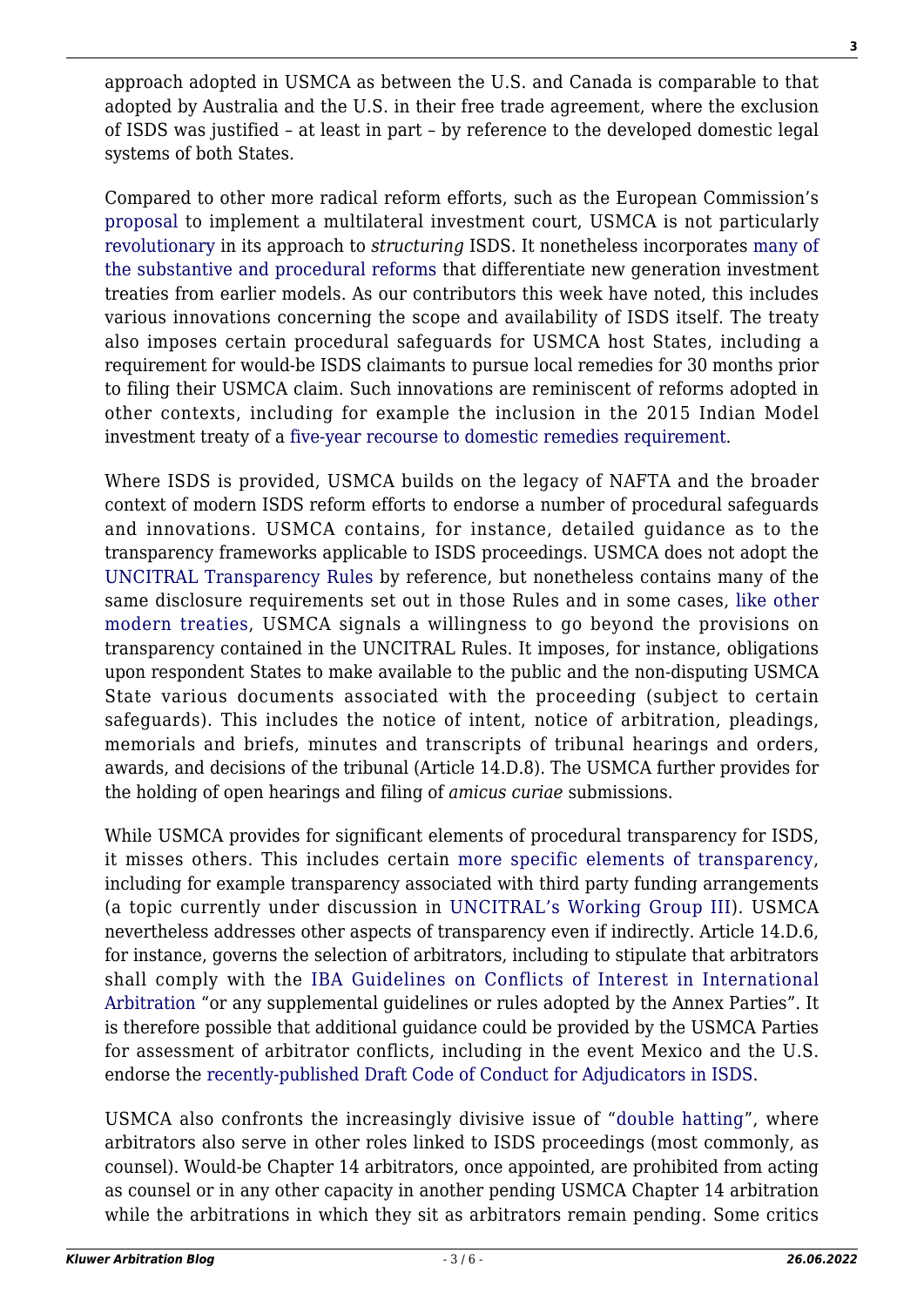suggest that banning "double hatting" may, as a [side effect](http://arbitrationblog.kluwerarbitration.com/2019/10/21/uncitral-and-investment-arbitration-reform-a-little-more-action/?doing_wp_cron=1592507210.3651061058044433593750), [decrease diversity](http://arbitrationblog.kluwerarbitration.com/2020/06/20/icsid-and-uncitral-draft-code-of-conduct-potential-ban-on-multiple-roles-could-negatively-impact-gender-and-regional-diversity-as-well-as-generational-renewal/?doing_wp_cron=1592791636.2855770587921142578125) among the pool of prospective arbitrators in ISDS proceedings, claiming that a ban effectively [limits](https://www.ejiltalk.org/a-possible-approach-to-transitional-double-hatting-in-investor-state-arbitration/) opportunities available to younger emerging arbitrators who are "transitional" in their practice and working to move to full-time arbitrator practices, while still acting as counsel.

There are no easy answers to the arbitrator diversity problem, but [commentators](https://www.jus.uio.no/pluricourts/english/projects/leginvest/academic-forum/papers/2020/5-diversity.pdf) agree that the system itself is only one piece of the puzzle. Counsel and their clients maintain decision-making power and should select (or at least consider) diverse candidates. [Important projects](https://www.simpsonadr.net/pro-bono.php) are being developed in relation to diversity in ISDS more broadly, and stakeholders should continue to monitor appointment practices under USMCA to ensure appropriate diversity is achieved. Even broader ISDS reform efforts focused on diversity only can go so far. For example, the roster approached recently adopted by Comprehensive Economic and Trade Agreement between Canada, the European Union and its member states (CETA) [failed](https://www.arbitralwomen.org/ceta-list-of-arbitrators-where-are-the-women/) to reflect diversity goals, that failure was [acknowledged,](https://www.simpsonadr.net/files/2020.04.24CETAResponse.pdf) and improvement efforts are apparently underway. In this respect, the selection criteria of USMCA Article 14.D.6 are helpful. Arbitrators are not required to have any specific experience or training (e.g., in public international law and/or in international investment and trade law), thereby [creating avenues](https://www.jus.uio.no/pluricourts/english/projects/leginvest/academic-forum/papers/2020/5-diversity.pdf) for entry by diverse and/or emerging arbitrators who may provide complementary expertise, for example, in international commercial arbitration or in specific relevant industries.

USMCA is noticeably silent on a range of other matters, particularly when compared to the ISDS mechanisms developed in other new generation treaties. This includes on the issue of potential investor obligations, a topic [gaining increased traction](https://trade.ec.europa.eu/doclib/docs/2015/january/tradoc_153044.pdf) in other negotiation settings. While a corporate social responsibility clause is included in USMCA Article 14.17, the clause focusses upon the responsibilities of each USMCA party and is likely too permissive to result in a legal obligation on investors to make or operate their investment consistently with such standards. Further, while the ISDS Annex between the U.S. and Mexico refers in passing to possible "counterclaims" by respondent States (Article 14.D.7), it is largely structured to focus upon claims filed by investors against their host State and not *vice-versa*.

## **What's Next?**

Placing USMCA amongst these broader discussions on evolution and innovation highlights the many challenges associated with modern treaty negotiation and ISDS reform. Yet, USMCA's entry into force remains a historic and encouraging development regionally and globally. As mentioned in the introductory post to this series, NAFTA, despite the unprecedented trade flows it heralded, needed modernization because global commerce has changed dramatically over the past

quarter century. USMCA thus brings North American regional trade into the 21<sup>st</sup> century in a manner that, at the very least, takes into consideration emerging global trends in treaty law and ISDS.

While today in 2020 our focus is on NAFTA's termination and legacy claims provisions,

**4**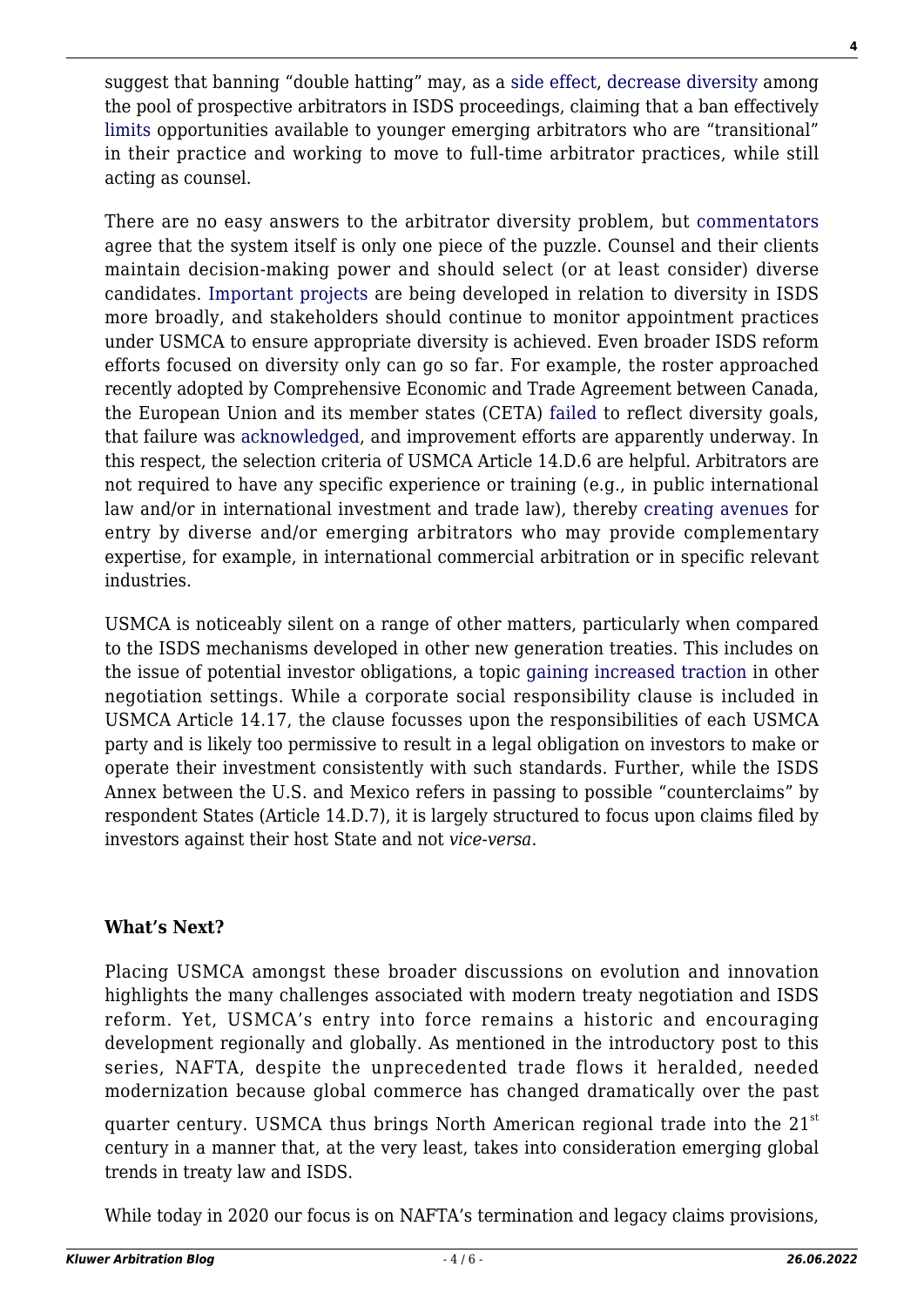soon it will be time to reconsider USMCA's efficacy and future. A sunset provision at Article 34.7 provides that the agreement is subject to review and renewal by mutual agreement after six years (in 2026). At that time, its Parties would need to agree to a further 16-year extension, and absent mutual assent, USMCA would expire in 2036. The six-year review deadline is promising as it may provide an opportunity to revisit the challenges and opportunities already hotly debated among commentators, some of which are also discussed in this week's series. We will continue to watch these North American developments closely in the months and years to come. For now, we thank you and our contributors again for helping us mark this momentous occasion on the Blog!

### *For the full scope of our coverage of USMCA to date, click [here](http://arbitrationblog.kluwerarbitration.com/category/usmca/?doing_wp_cron=1591675178.5335190296173095703125).*

*To make sure you do not miss out on regular updates from the Kluwer Arbitration Blog, please subscribe [here](http://arbitrationblog.kluwerarbitration.com/newsletter/). To submit a proposal for a blog post, please consult our [Editorial Guidelines.](http://arbitrationblog.kluwerarbitration.com/editorial-guidelines/)*

#### **Profile Navigator and Relationship Indicator**

 $\mathcal{L}_\text{max}$ 

Offers 6,200+ data-driven arbitrator, expert witness and counsel profiles and the ability to explore relationships of 13,500+ arbitration practitioners and experts for potential conflicts of interest.

#### [Learn how](https://www.wolterskluwer.com/en/solutions/kluwerarbitration/practiceplus?utm_source=arbitrationblog&utm_medium=articleCTA&utm_campaign=article-banner) **[Kluwer Arbitration Practice Plus](https://www.wolterskluwer.com/en/solutions/kluwerarbitration/practiceplus?utm_source=arbitrationblog&utm_medium=articleCTA&utm_campaign=article-banner)** [can support you.](https://www.wolterskluwer.com/en/solutions/kluwerarbitration/practiceplus?utm_source=arbitrationblog&utm_medium=articleCTA&utm_campaign=article-banner)